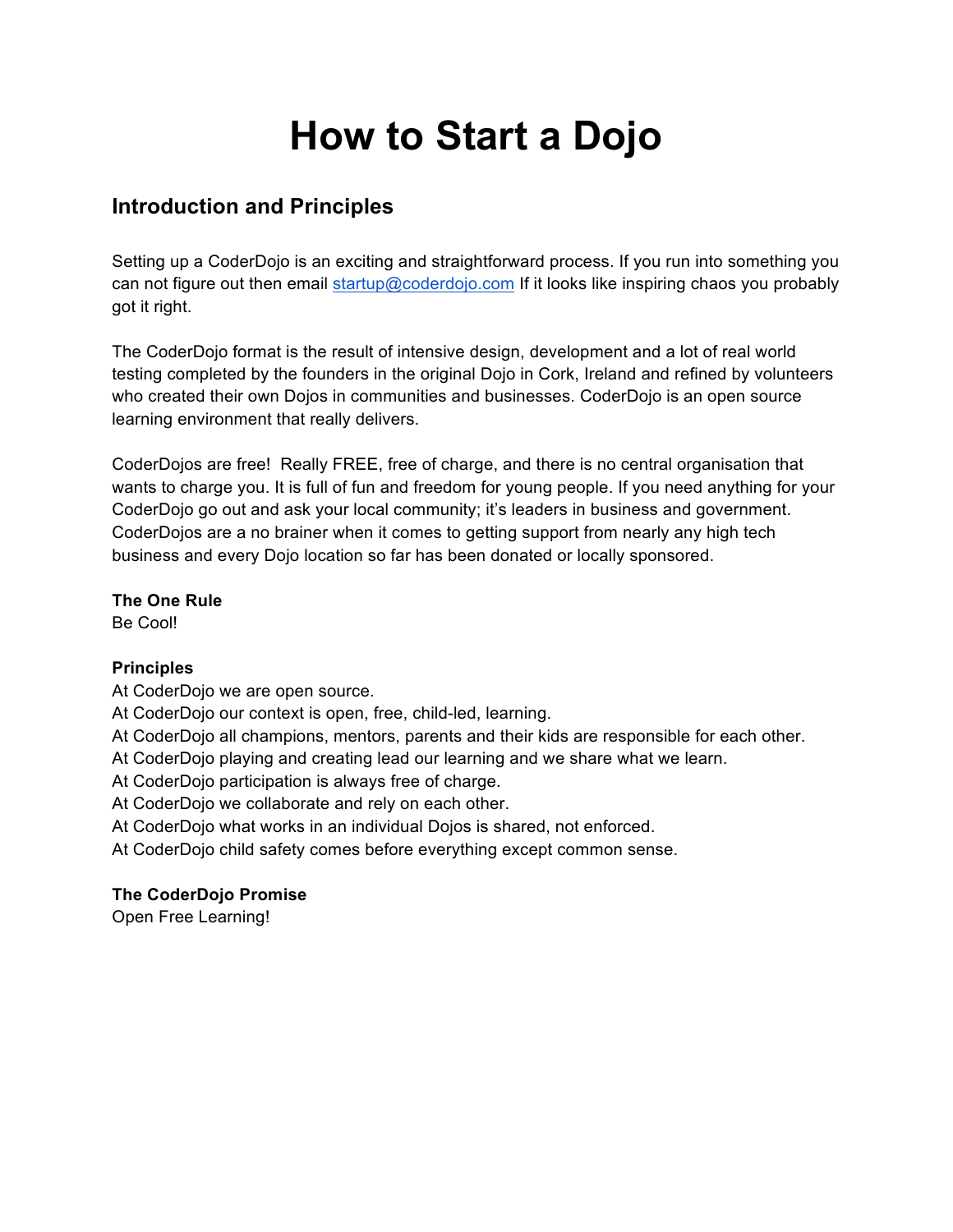## **You Will Need**

- **Space with Internet for 2-3 hrs per week** (preferably with WiFi)
- **Description** The space you ideally want would be relatively open plan, where you can drag and move around tables and chairs to keep an informal environment, *stay away from a very linear classroom like layout.* Local tech businesses, incubators, schools/colleges are all great, cafeterias work particularly well.
- **Schedule** CoderDojo's work well when run on an **open and regular basis**. Many Dojos run every Saturday, but this can vary based on the resources you have at hand. *I*t preferably needs to be available for 1-3 hrs once a week.
- **Insurance** every professionally run building will have a standard public liability insurance policy which usually covers an informal gathering of the public. The quickest way to describe CoderDojo to an Insurance provider is "*a weekly gathering of approximately x number of children with their parents for a few hours; for the purpose of learning about computers. The session is self organised with different children and adults explaining subjects to each other in a club atmosphere.*"
- **Equipment & Supplies -** CoderDojo requires no equipment to get started except laptops that individual families can bring themselves. A digital projector is extremely useful. Check for heat, light and lots of power sockets. More information on setting up a wifi network is available on our running a Dojo page.
- **Paying the Bills**  different Dojos have found different ways of staying free: commonly the building/business owner donates the space because their kids are learning code, sometimes a corporate or business sponsor have paid the bills, and sometimes mums and dads chip in to cover the cost via a local community group. You can try one of these options or come up with your own just as long as CoderDojo stays free for participants. Also see the note about money below.

## **A Note about Money**

CoderDojos should be **free of charge** to participants and no money should change hands under the CoderDojo name. Existing organisations such as a community group or a local company can act as vehicles to provide insurance and other costs. For anything your CoderDojo needs don't be shy to go out and ask friends and relatives in your local community and speak with local leaders in business and government. CoderDojos are a no brainer when it comes to getting support from nearly any high tech business.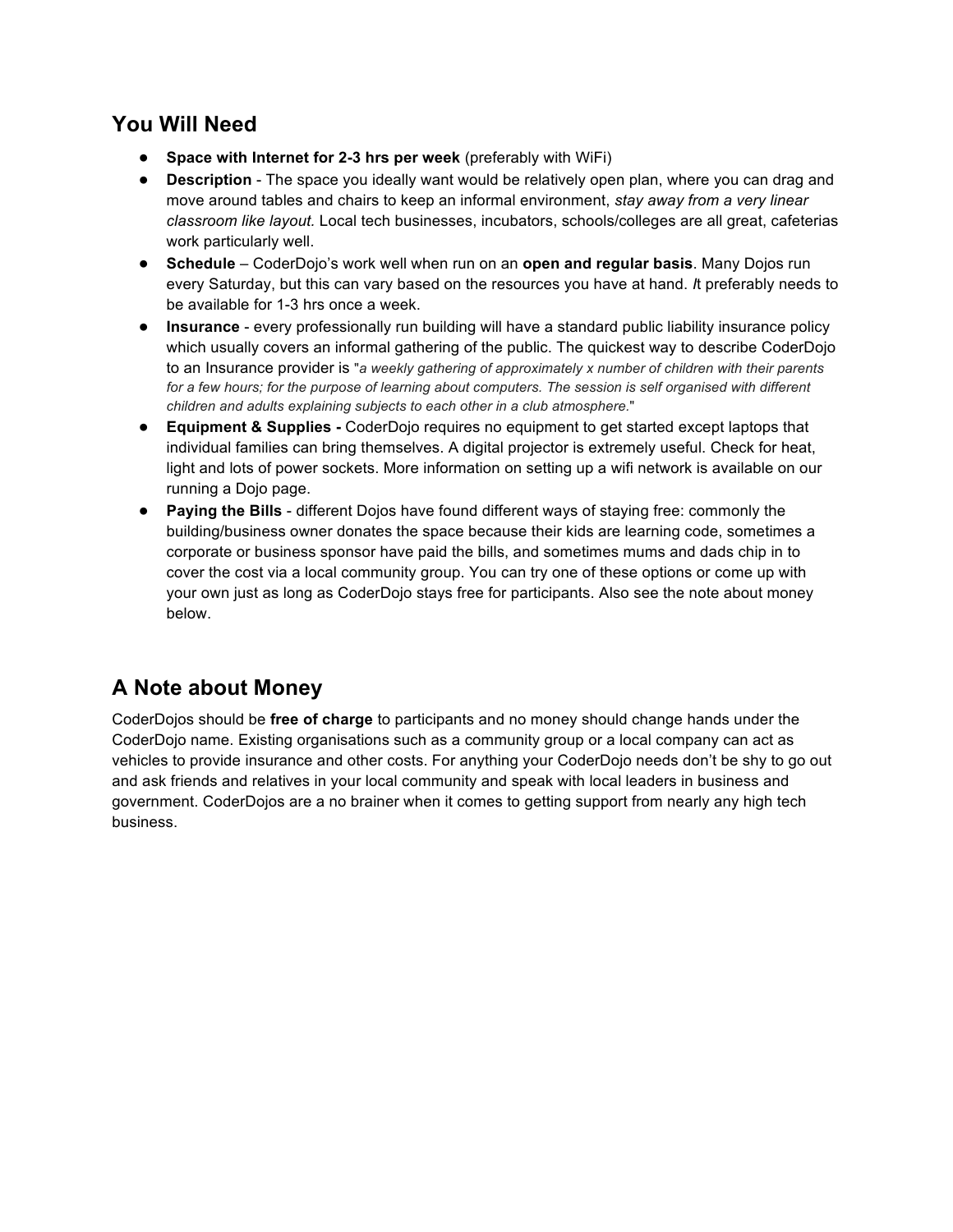#### **People**

- **A Champion/Co-ordinator** If you are reading this then you probably care enough to be the CoderDojo champion so your first job is go get a space by telling the story of CoderDojo and your vision for it in your community. A champion needs to be someone who will just show up week in week out to open the doors and be a point of contact for that Dojo! Try to be consistent with your sessions, if you change the date of a dojo or cancel a session people will often show up on the wrong day. A champion does not need to be technical, just passionate about the CoderDojo philosophy!
- **Mentors** you need people who will come help out, teach sessions, help tidy up and get the space ready. Have at least 2 people with coding skills to start, you will usually find that more technical people are quickly attracted to the session once they hear about it. 5-8 regular technical people is good for a Dojo that has matured for a few months. You can expect that there will be a drop off in number of mentors after the initial enthusiasm wears off, so it is worth getting more mentors on board than you think you need.
	- $\circ$  A good ratio of mentors to kids is about 1:10 at most, at least when starting off. As your dojo gets going, and depending on how the dojo is going (project based, topic based, free-form …) you may be able to run just fine with fewer mentors. E.g. in Cork there is often a successful ratio of 1:25 as it is a free form Dojo.
	- A good rule of thumb is to stay under 13-15 for the core group of volunteers, this allows for a chain email between everyone, healthy discussion, and not too many voices pulling in different directions. If you have more than this, select the technical specialists and then put everyone else on a mailing list to contact with group announcements.
	- Volunteers who do not have coding skills are still very useful: answering email, managing ticketing, setting up/tearing down the venue, manning the registration desk … accept all offers of help
- **● Don't forget parents**  parents are the very best place to start looking for both of the above, Mentors and Champions. They are frequently the most committed mentors in a Dojo.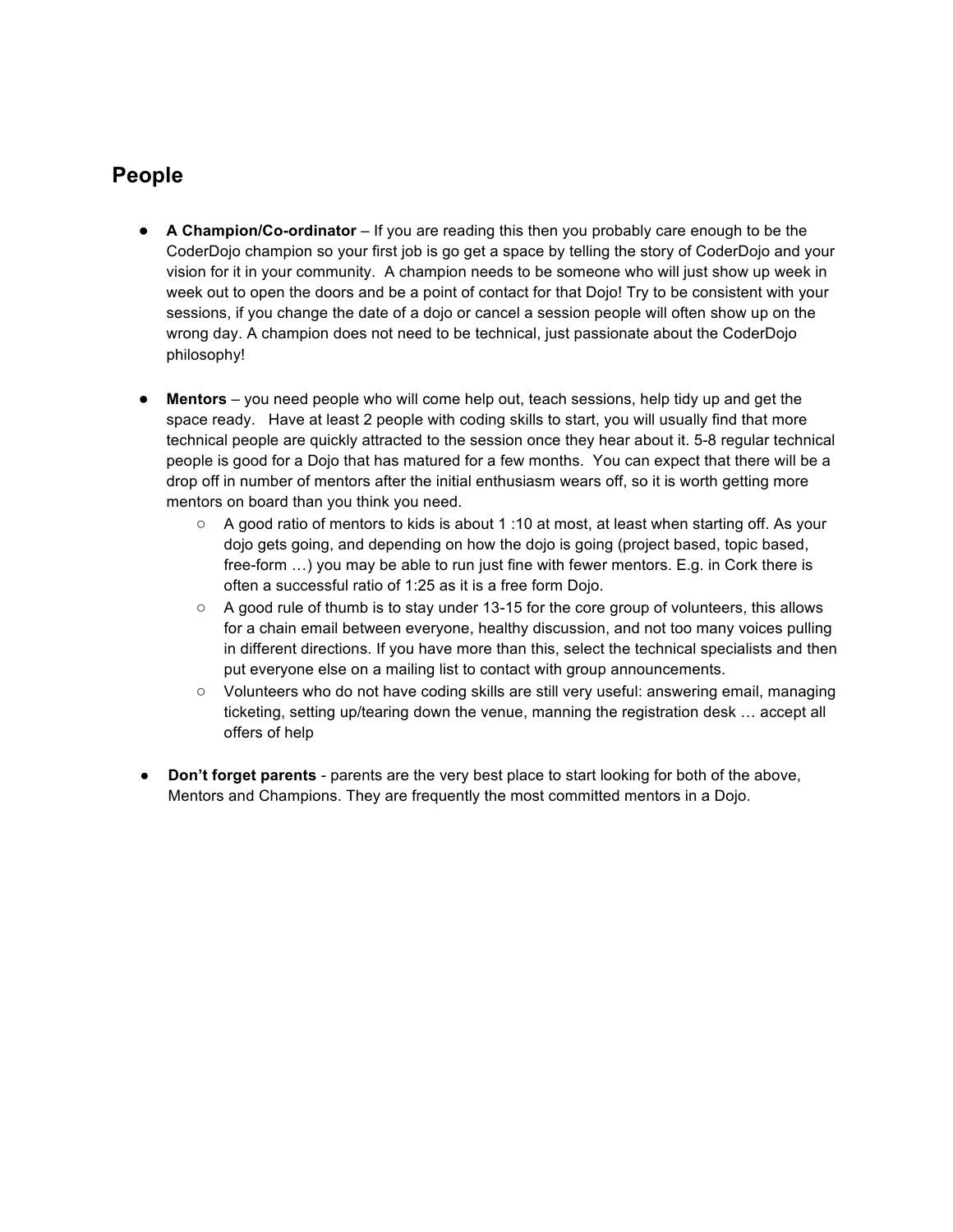## **Planning**

- If you can, **check out a nearby Dojo**, mentor there for a while to see how it works. Get mentors from that dojo involved in giving you advice. Get someone from there to help with the first session.
- It may be a better experience for all to help by improving an existing dojo rather than starting a new one near to it. The risk of starting dojos too close together is that there will not be enough mentors for both. If you have better premises, move the dojo to that location.
- **Join other Dojos discussion groups and come visit further afield Dojos if you can**, to get a feeling for how different dojos can run. If you can't make it in person, we can set up Skype for you to see.
- Find **volunteers**, and **space**.
- Push message out, send out your Dojo listing on Zen and get people interested to follow the **twitter account for updates** and join the discussion group. Normally if you are or get a tech person involved, they'll have a few friends they can rope in to help mentor.
- Once you have a space agreed then **set a date**! Go on! You can do it!

## **Before the First Session**

- **Hold a small get together** of people interested in helping out, here a Q&A would be done and a more info would be given on CoderDojo.
- **Pick a date and push it**, ideally the date would be set 3 5 weeks from announcement depending on the amount of young people already interested.
- PR release and A4 guide
- Use online booking from the start. For booking systems, we recommend **Eventbrite**. If you try to do it all by individual e-mails you will be overwhelmed.

### **On the Day**

- Signage, so that people know they have come to the right place.
- Have crowd control planned, with a desk where mentors check tickets and mark people in.
- Any person 12 or younger should have someone responsible there for them. This stops it being used as a child minding service and parents/guardians are really useful to have on hand!

After your first session, sit down with the mentors and volunteers, discuss how it went, time commitment, space and so on and evaluate.